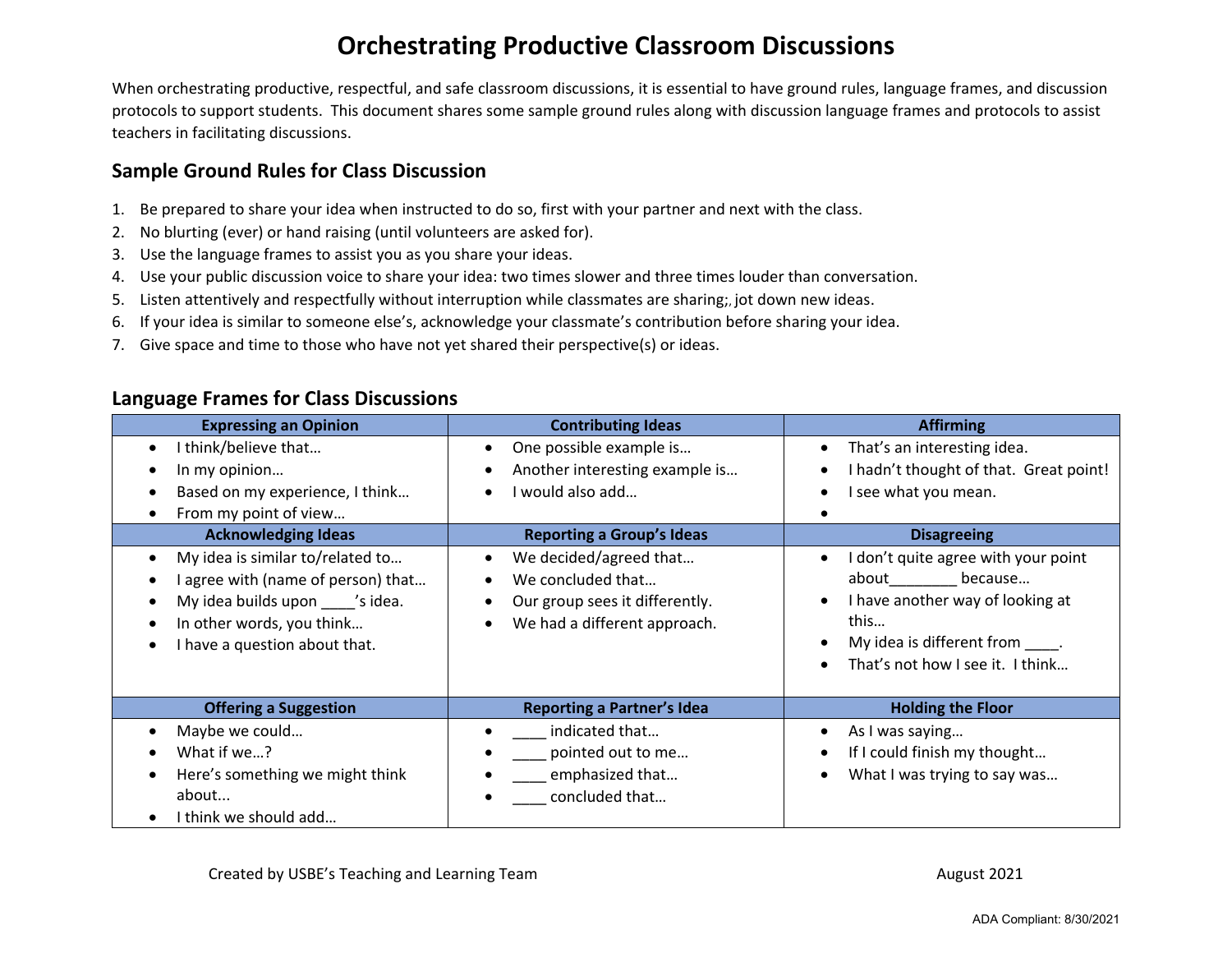## **Discussion Protocol Structures**

| <b>Discussion Intent</b>                                    | <b>Protocol Ideas</b>                                                                                                                                                                                                                                                              | <b>Teacher</b><br><b>Prep Load</b> |
|-------------------------------------------------------------|------------------------------------------------------------------------------------------------------------------------------------------------------------------------------------------------------------------------------------------------------------------------------------|------------------------------------|
| Focus on or gain<br>consensus on a few<br>ideas             | <b>Focusing Four</b><br>Students generate, record, and advocate for various ideas before prioritizing and voting. Unlike the<br>Nominal Group Technique (below), the Focusing Four contains a round where students can only advocate<br>for (not against) ideas.                   | Low                                |
|                                                             | <b>Nominal Group Technique</b><br>Students generate, record, and discuss various ideas before prioritizing and voting.                                                                                                                                                             | Low                                |
| Distribute<br>participation or<br>encourage turn-<br>taking | Inside/Outside Circle<br>One group of students forms an "inside" circle, facing the second group of students in an "outside" circle.<br>Students pair off to discuss a prompt or question, then the outside circle rotates so that students have a<br>new pair for the next round. | Low                                |
|                                                             | <b>Fishbowl</b><br>A smaller group of students discusses a topic while the rest of the class observes the process or takes<br>turns entering the "fishbowl" to participate.<br>Think-Pair-Share                                                                                    | Low                                |
|                                                             | Students have time to individually reflect on their response before sharing it with one other student.<br>Pairs report on their conversations to the larger group.                                                                                                                 | Low                                |
| Highlight different<br>perspectives on one<br>issue         | <b>Four Corners</b><br>Students must stand in a corner of the room to indicate their position about a statement (strongly agree,<br>agree, disagree, strongly agree), then they engage in a discussion about their opinions.                                                       | Medium                             |
|                                                             | Jigsaw<br>Students are assigned to review different material or readings in advance. They first meet in an "expert"<br>group to become familiar with their specific resource and then meet in a "teaching" group to share their<br>resource with the other students.               | Medium                             |
| Discuss a text or<br>reading                                | Four A's<br>Students discuss assumptions, what they agree with, what they argue with, and what they aspire to,<br>based on a specific text.                                                                                                                                        | Medium                             |
|                                                             | <b>Final Word</b><br>Also known as Save the Last Word. One student selects a quotation from the text and reads it aloud.<br>Other students take turns responding to the text, and the original student closes the discussion with a<br>reflection.                                 | Medium                             |
|                                                             | <b>Socratic Seminar</b><br>Students discuss what the author was trying to convey by using evidence from a specific text. Students<br>build on one another's ideas without intervention from the instructor.                                                                        | High                               |